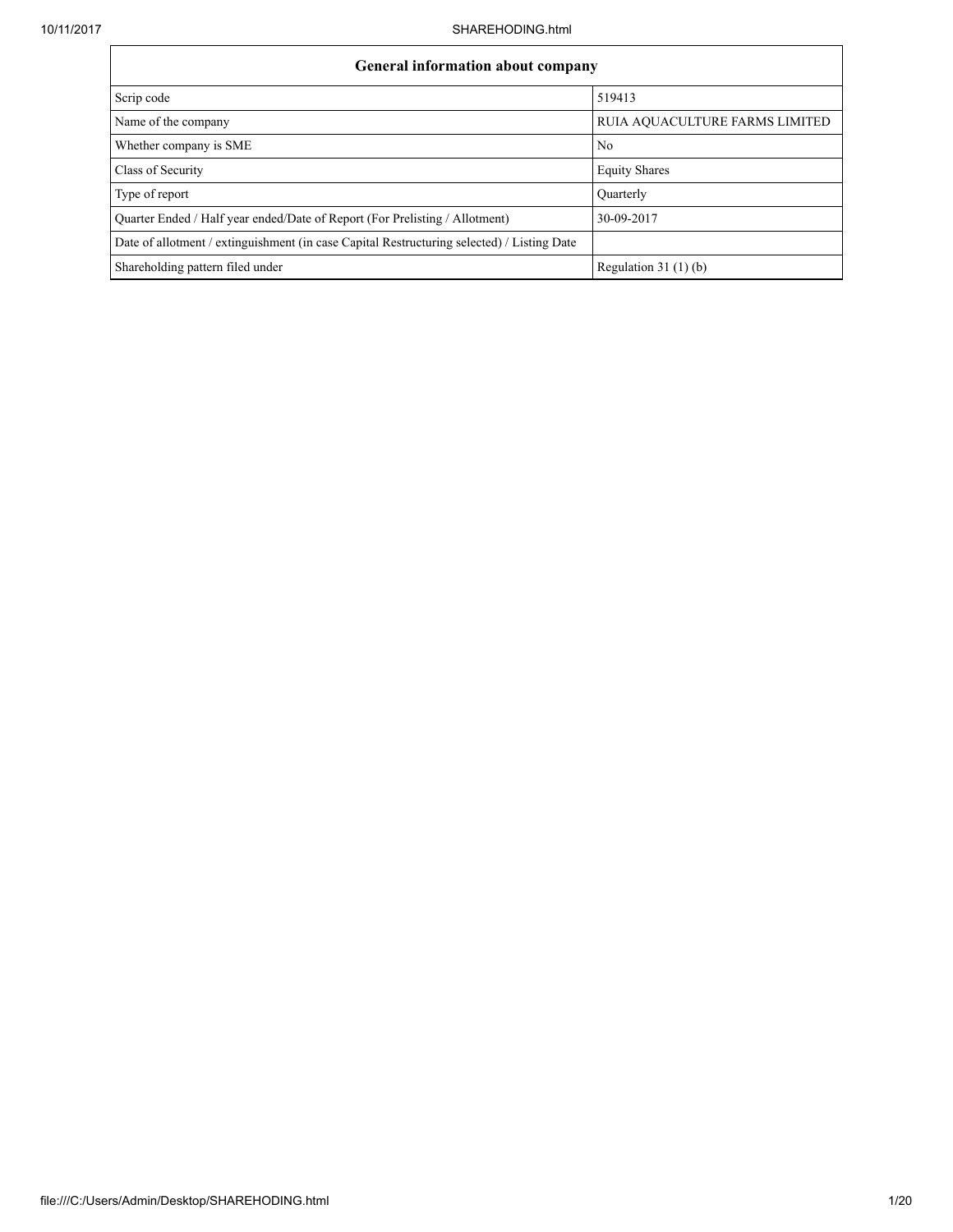| Sr. No. | <b>Particular</b>                                                                      | Yes/No         |
|---------|----------------------------------------------------------------------------------------|----------------|
|         | Whether the Listed Entity has issued any partly paid up shares?                        | N <sub>0</sub> |
|         | Whether the Listed Entity has issued any Convertible Securities?                       | N <sub>0</sub> |
|         | Whether the Listed Entity has issued any Warrants?                                     | N <sub>0</sub> |
|         | Whether the Listed Entity has any shares against which depository receipts are issued? | N <sub>0</sub> |
|         | Whether the Listed Entity has any shares in locked-in?                                 | N <sub>0</sub> |
| 6       | Whether any shares held by promoters are pledge or otherwise encumbered?               | N <sub>0</sub> |
|         | Whether company has equity shares with differential voting rights?                     | N <sub>0</sub> |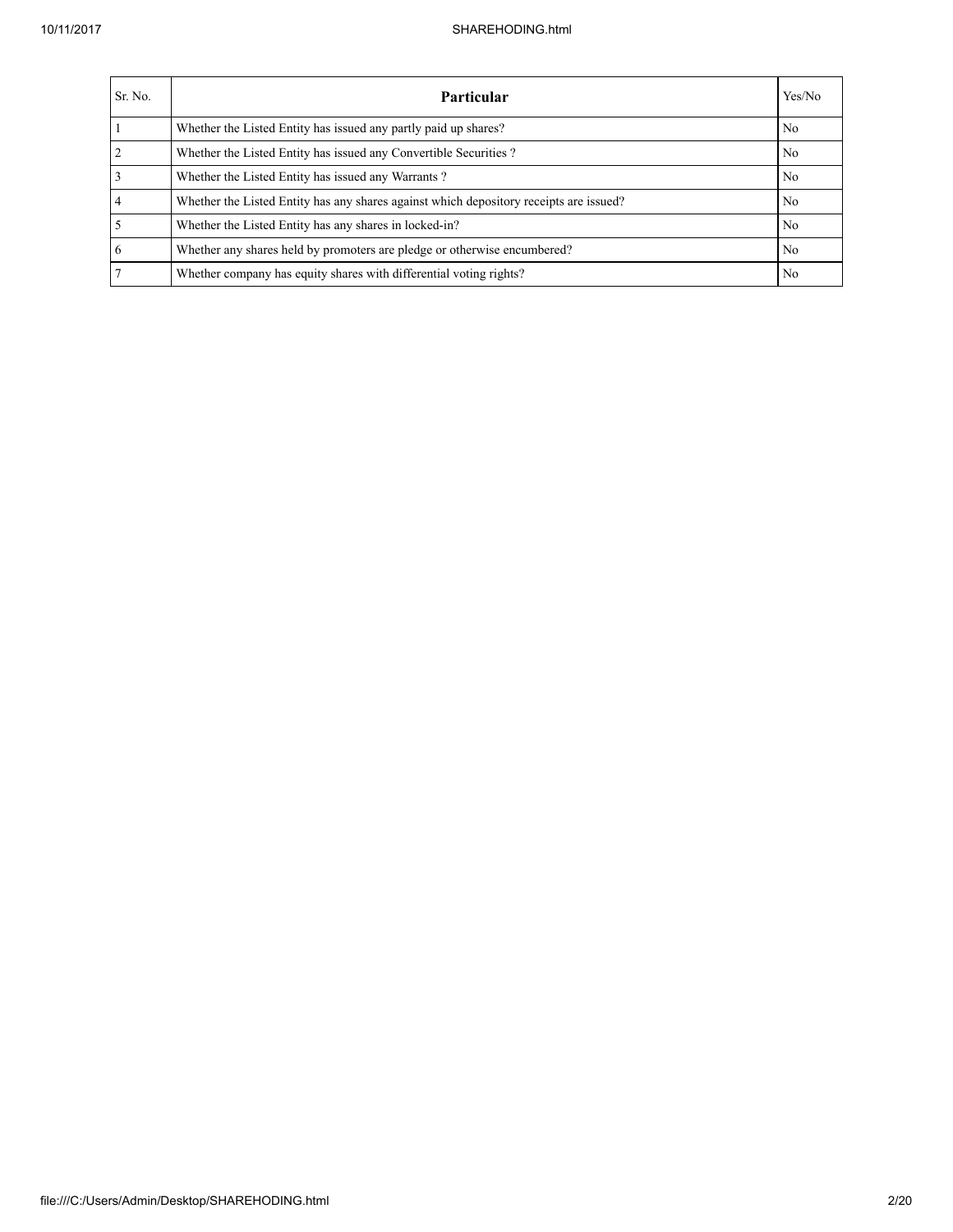|                 | Category                                  | Nos. Of      | No. of<br>fully paid | No. Of<br>Partly  | No. Of<br>shares         | Total nos.<br>shares<br>held (VII) | Shareholding as a<br>% of total no. of<br>shares (calculated<br>as per SCRR, 1957)<br>(VIII) As a % of<br>$(A+B+C2)$ | Number of Voting Rights held in each<br>class of securities (IX) |               |         |                     |
|-----------------|-------------------------------------------|--------------|----------------------|-------------------|--------------------------|------------------------------------|----------------------------------------------------------------------------------------------------------------------|------------------------------------------------------------------|---------------|---------|---------------------|
| Category<br>(I) | of<br>shareholder                         | shareholders | up equity            | paid-up<br>equity | underlying<br>Depository |                                    |                                                                                                                      | No of Voting (XIV) Rights                                        |               |         | Total as a          |
|                 | (II)                                      | (III)        | shares<br>held (IV)  | shares<br>held(V) | Receipts<br>(VI)         | $= (IV) +$<br>$(V)+(VI)$           |                                                                                                                      | Class<br>eg: $X$                                                 | Class<br>eg:y | Total   | $%$ of<br>$(A+B+C)$ |
| (A)             | Promoter<br>$\&$<br>Promoter<br>Group     |              | 3139800              |                   |                          | 3139800                            | 62.8                                                                                                                 | 3139800                                                          |               | 3139800 | 62.8                |
| (B)             | Public                                    | 1264         | 1860200              |                   |                          | 1860200                            | 37.2                                                                                                                 | 1860200                                                          |               | 1860200 | 37.2                |
| (C)             | Non<br>Promoter-<br>Non Public            |              |                      |                   |                          |                                    |                                                                                                                      |                                                                  |               |         |                     |
| (C1)            | <b>Shares</b><br>underlying<br><b>DRs</b> |              |                      |                   |                          |                                    |                                                                                                                      |                                                                  |               |         |                     |
| (C2)            | Shares held<br>by<br>Employee<br>Trusts   |              |                      |                   |                          |                                    |                                                                                                                      |                                                                  |               |         |                     |
|                 | Total                                     | 1265         | 5000000              |                   |                          | 5000000                            | 100                                                                                                                  | 5000000                                                          |               | 5000000 | 100                 |

## Table I - Summary Statement holding of specified securities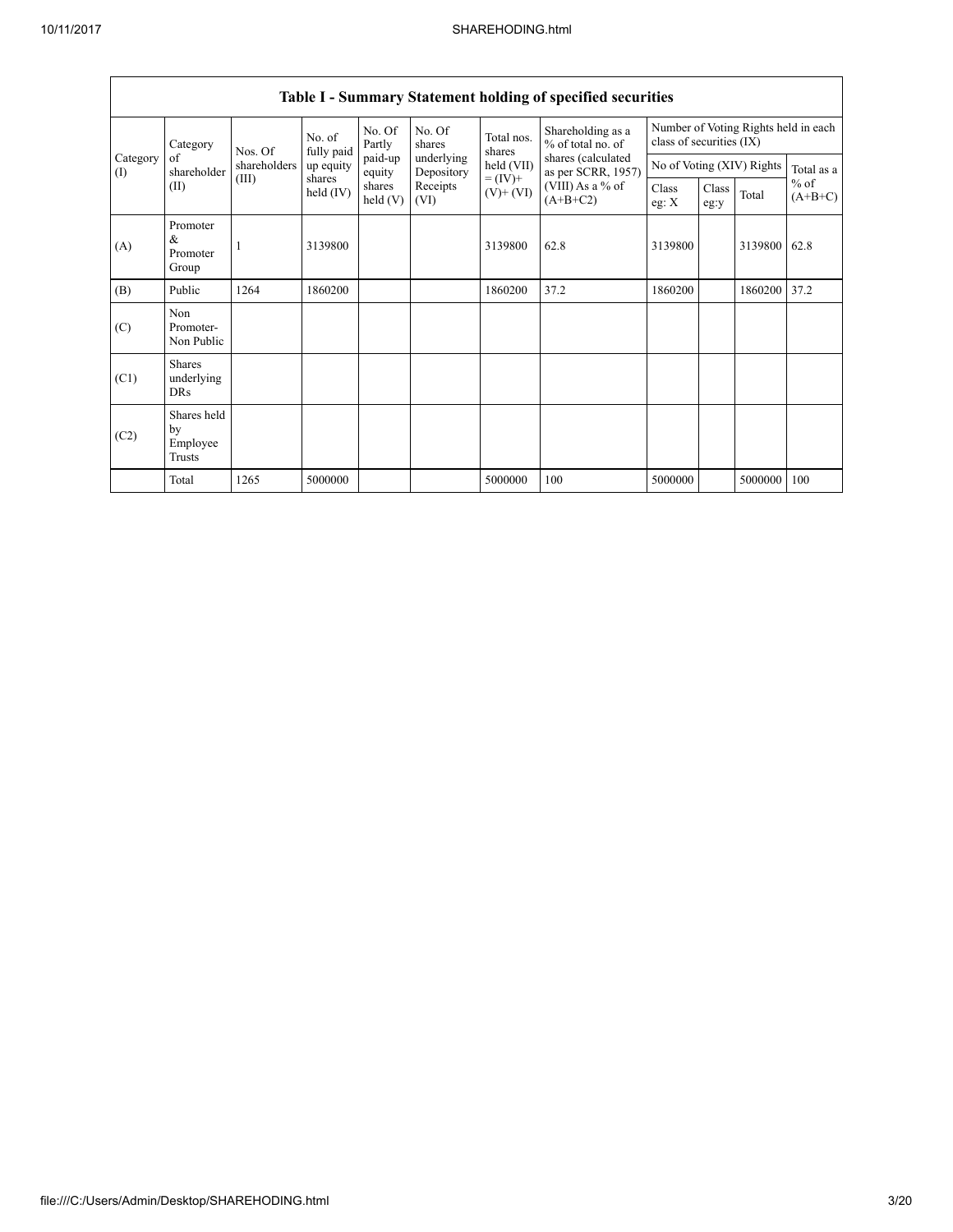|                 | Table I - Summary Statement holding of specified securities |                                                                                       |                                                           |                                                                                    |                                                                                          |            |                                                                               |            |                                                         |                                           |  |
|-----------------|-------------------------------------------------------------|---------------------------------------------------------------------------------------|-----------------------------------------------------------|------------------------------------------------------------------------------------|------------------------------------------------------------------------------------------|------------|-------------------------------------------------------------------------------|------------|---------------------------------------------------------|-------------------------------------------|--|
| Category<br>(I) | Category<br>of<br>shareholder<br>(II)                       | No. Of<br>No. of<br><b>Shares</b><br><b>Shares</b><br>Underlying<br>Underlying        | No. Of Shares<br>Underlying<br>Outstanding<br>convertible | Shareholding, as a %<br>assuming full<br>conversion of<br>convertible securities ( | Number of<br>Locked in<br>shares (XII)                                                   |            | Number of<br><b>Shares</b><br>pledged or<br>otherwise<br>encumbered<br>(XIII) |            | Number of<br>equity shares                              |                                           |  |
|                 |                                                             | Outstanding<br>Outstanding<br>convertible<br>Warrants<br>securities<br>$(X_i)$<br>(X) |                                                           | securities and<br>No. Of<br>Warrants (Xi)<br>(a)                                   | as a percentage of<br>diluted share capital)<br>$(XI)=(VII)+(X) As a %$<br>of $(A+B+C2)$ | No.<br>(a) | As $a$<br>$%$ of<br>total<br>Shares<br>held<br>(b)                            | No.<br>(a) | As a<br>$%$ of<br>total<br><b>Shares</b><br>held<br>(b) | held in<br>dematerialized<br>form $(XIV)$ |  |
| (A)             | Promoter<br>$\&$<br>Promoter<br>Group                       |                                                                                       |                                                           |                                                                                    | 62.8                                                                                     |            |                                                                               |            |                                                         | 3139800                                   |  |
| (B)             | Public                                                      |                                                                                       |                                                           |                                                                                    | 37.2                                                                                     |            |                                                                               |            |                                                         | 740400                                    |  |
| (C)             | Non<br>Promoter-<br>Non Public                              |                                                                                       |                                                           |                                                                                    |                                                                                          |            |                                                                               |            |                                                         |                                           |  |
| (C1)            | <b>Shares</b><br>underlying<br><b>DRs</b>                   |                                                                                       |                                                           |                                                                                    |                                                                                          |            |                                                                               |            |                                                         |                                           |  |
| (C2)            | Shares held<br>by<br>Employee<br>Trusts                     |                                                                                       |                                                           |                                                                                    |                                                                                          |            |                                                                               |            |                                                         |                                           |  |
|                 | Total                                                       |                                                                                       |                                                           |                                                                                    | 100                                                                                      |            |                                                                               |            |                                                         | 3880200                                   |  |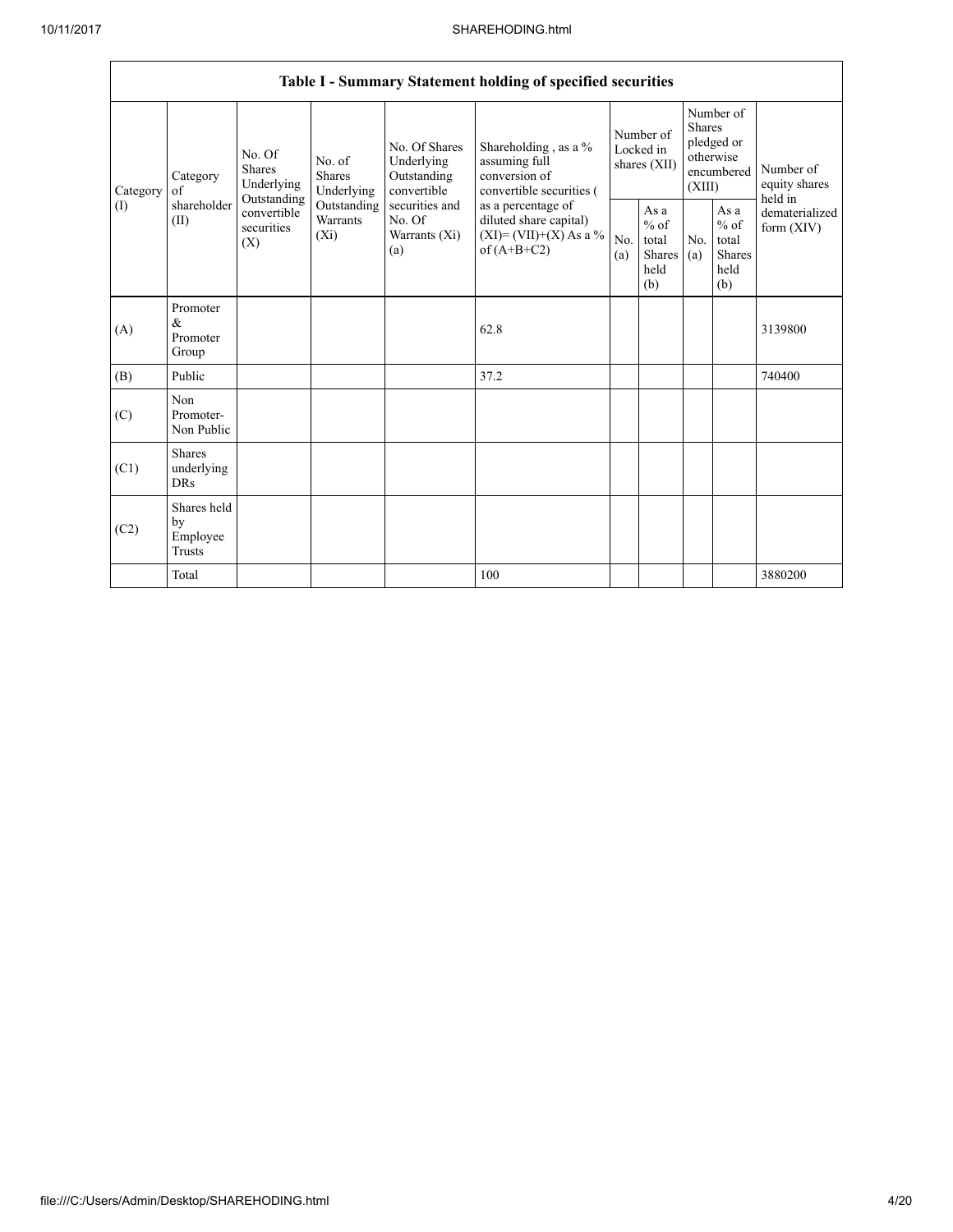| Table II - Statement showing shareholding pattern of the Promoter and Promoter Group    |                                                                                                                     |                         |                        |                       |                                    |                                                                                                      |                                                                                               |                               |               |                                 |                                 |  |
|-----------------------------------------------------------------------------------------|---------------------------------------------------------------------------------------------------------------------|-------------------------|------------------------|-----------------------|------------------------------------|------------------------------------------------------------------------------------------------------|-----------------------------------------------------------------------------------------------|-------------------------------|---------------|---------------------------------|---------------------------------|--|
|                                                                                         |                                                                                                                     |                         | No. of<br>fully        | No. Of<br>Partly      | No. Of                             | Total<br>nos.                                                                                        | Shareholding as<br>a % of total no.                                                           | each class of securities (IX) |               | Number of Voting Rights held in |                                 |  |
| Sr.                                                                                     | Category $\&$<br>Name of the                                                                                        | Nos. Of<br>shareholders | paid up<br>equity      | paid-<br>up<br>equity | shares<br>underlying<br>Depository | of shares<br>shares<br>No of Voting (XIV) Rights<br>held<br>(calculated as<br>$(VII) =$<br>per SCRR, |                                                                                               |                               |               | Total<br>as a %                 |                                 |  |
|                                                                                         | Shareholders (I)                                                                                                    | (III)                   | shares<br>held<br>(IV) | shares<br>held<br>(V) | Receipts<br>(VI)                   | $(IV)+$<br>$(V)$ +<br>(VI)                                                                           | 1957) (VIII) As<br>$a\%$ of<br>$(A+B+C2)$                                                     | Class eg:<br>X                | Class<br>eg:y | Total                           | of<br>Total<br>Voting<br>rights |  |
| A                                                                                       | Table II - Statement showing shareholding pattern of the Promoter and Promoter Group                                |                         |                        |                       |                                    |                                                                                                      |                                                                                               |                               |               |                                 |                                 |  |
| (1)                                                                                     | Indian                                                                                                              |                         |                        |                       |                                    |                                                                                                      |                                                                                               |                               |               |                                 |                                 |  |
| (d)                                                                                     | Any Other<br>(specify)                                                                                              | $\,1$                   | 3139800                |                       |                                    | 3139800                                                                                              | 62.8                                                                                          | 3139800                       |               | 3139800                         | 62.8                            |  |
| Sub-Total (A)<br>(1)                                                                    |                                                                                                                     | 1                       | 3139800                |                       |                                    | 3139800                                                                                              | 62.8                                                                                          | 3139800                       |               | 3139800                         | 62.8                            |  |
| (2)                                                                                     | Foreign                                                                                                             |                         |                        |                       |                                    |                                                                                                      |                                                                                               |                               |               |                                 |                                 |  |
| Total<br>Shareholding<br>of Promoter<br>and Promoter<br>Group $(A)=$<br>$(A)(1)+(A)(2)$ |                                                                                                                     | 1                       | 3139800                |                       |                                    | 3139800                                                                                              | 62.8                                                                                          | 3139800                       |               | 3139800                         | 62.8                            |  |
| B                                                                                       | Table III - Statement showing shareholding pattern of the Public shareholder                                        |                         |                        |                       |                                    |                                                                                                      |                                                                                               |                               |               |                                 |                                 |  |
| (1)                                                                                     | Institutions                                                                                                        |                         |                        |                       |                                    |                                                                                                      |                                                                                               |                               |               |                                 |                                 |  |
| (a)                                                                                     | Mutual Funds                                                                                                        | $\mathbf{1}$            | 238700                 |                       |                                    | 238700                                                                                               | 4.77                                                                                          | 238700                        |               | 238700                          | 4.77                            |  |
| (f)                                                                                     | Financial<br>Institutions/<br><b>Banks</b>                                                                          | 1                       | 400                    |                       |                                    | 400                                                                                                  | 0.01                                                                                          | 400                           |               | 400                             | 0.01                            |  |
| Sub-Total (B)<br>(1)                                                                    |                                                                                                                     | $\overline{c}$          | 239100                 |                       |                                    | 239100                                                                                               | 4.78                                                                                          | 239100                        |               | 239100                          | 4.78                            |  |
| (3)                                                                                     | Non-institutions                                                                                                    |                         |                        |                       |                                    |                                                                                                      |                                                                                               |                               |               |                                 |                                 |  |
| (a(i))                                                                                  | Individuals -<br>i.Individual<br>shareholders<br>holding nominal<br>share capital up<br>to Rs. 2 lakhs.             | 1237                    | 682300                 |                       |                                    | 682300                                                                                               | 13.65                                                                                         | 682300                        |               | 682300                          | 13.65                           |  |
| (a(ii))                                                                                 | Individuals - ii.<br>Individual<br>shareholders<br>holding nominal<br>share capital in<br>excess of Rs. 2<br>lakhs. | 10                      | 847300                 |                       |                                    | 847300                                                                                               | 16.95                                                                                         | 847300                        |               | 847300                          | 16.95                           |  |
| (e)                                                                                     | Any Other<br>(specify)                                                                                              | 15                      | 91500                  |                       |                                    | 91500                                                                                                | 1.83                                                                                          | 91500                         |               | 91500                           | 1.83                            |  |
| Sub-Total (B)<br>(3)                                                                    |                                                                                                                     | 1262                    | 1621100                |                       |                                    | 1621100                                                                                              | 32.42                                                                                         | 1621100                       |               | 1621100                         | 32.42                           |  |
| <b>Total Public</b><br>Shareholding<br>$(B)= (B)(1) +$<br>$(B)(2)+(B)(3)$               |                                                                                                                     | 1264                    | 1860200                |                       |                                    | 1860200                                                                                              | 37.2                                                                                          | 1860200                       |               | 1860200                         | 37.2                            |  |
| $\mathbf C$                                                                             |                                                                                                                     |                         |                        |                       |                                    |                                                                                                      | Table IV - Statement showing shareholding pattern of the Non Promoter- Non Public shareholder |                               |               |                                 |                                 |  |
| Total (<br>$A+B+C2$ )                                                                   |                                                                                                                     | 1265                    | 5000000                |                       |                                    | 5000000                                                                                              | 100                                                                                           | 5000000                       |               | 5000000                         | 100                             |  |
| Total (A+B+C                                                                            |                                                                                                                     | 1265                    | 5000000                |                       |                                    | 5000000                                                                                              | 100                                                                                           | 5000000                       |               | 5000000                         | 100                             |  |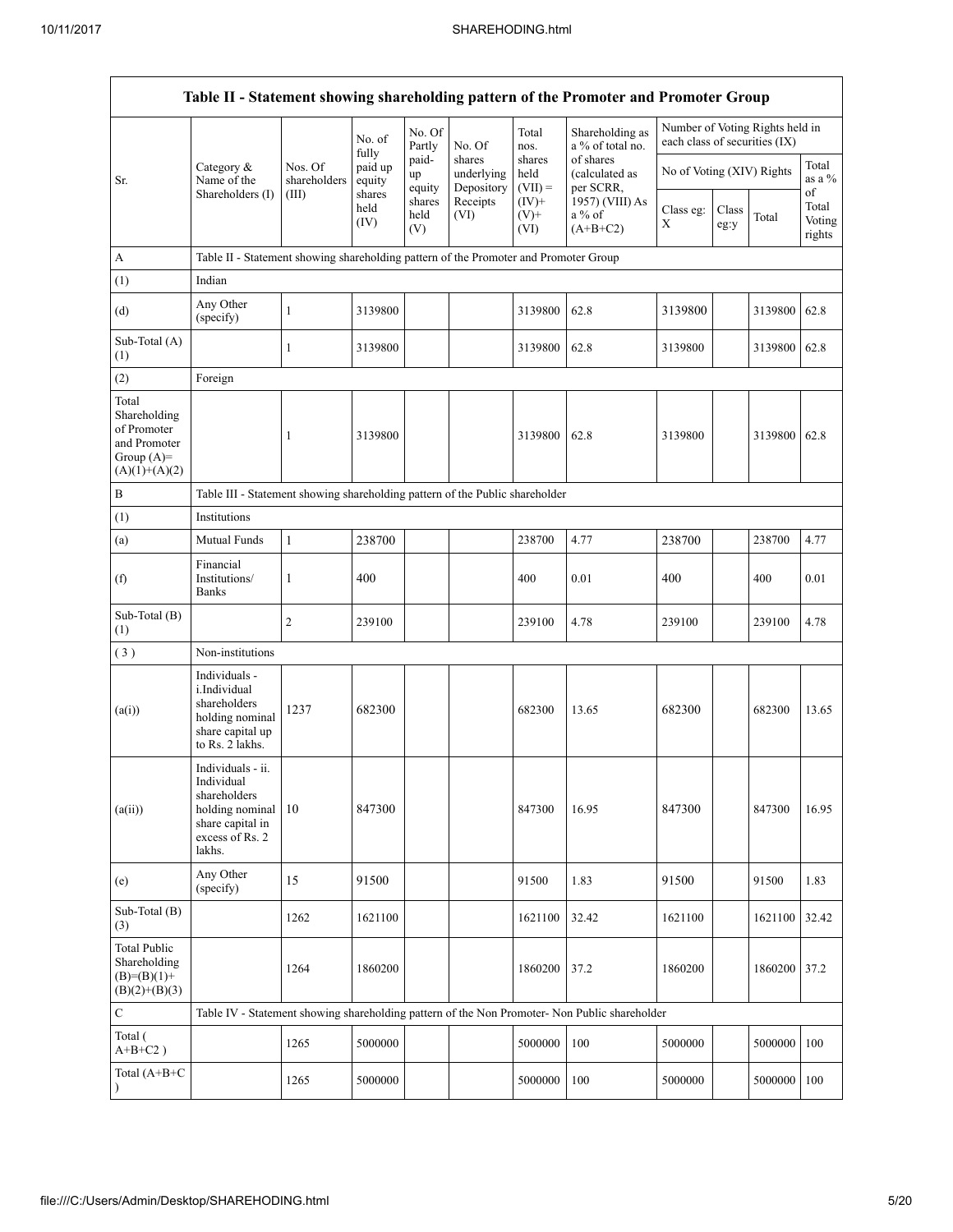| Table II - Statement showing shareholding pattern of the Promoter and Promoter Group    |                                                                  |                                    |                                                           |                                                                                               |                                          |                                                  |                                                                               |                                                  |                                       |  |
|-----------------------------------------------------------------------------------------|------------------------------------------------------------------|------------------------------------|-----------------------------------------------------------|-----------------------------------------------------------------------------------------------|------------------------------------------|--------------------------------------------------|-------------------------------------------------------------------------------|--------------------------------------------------|---------------------------------------|--|
| Sr.                                                                                     | No. Of<br>No. of<br><b>Shares</b><br><b>Shares</b><br>Underlying | Underlying                         | No. Of Shares<br>Underlying<br>Outstanding<br>convertible | Shareholding, as a %<br>assuming full conversion of<br>convertible securities (as a           | Number of<br>Locked in<br>shares $(XII)$ |                                                  | Number of<br><b>Shares</b><br>pledged or<br>otherwise<br>encumbered<br>(XIII) |                                                  | Number of<br>equity shares<br>held in |  |
|                                                                                         | Outstanding<br>convertible<br>securities<br>(X)                  | Outstanding<br>Warrants<br>$(X_i)$ | securities and<br>No. Of Warrants<br>(Xi)(a)              | percentage of diluted share<br>capital) $(XI) = (VII)+(X) As$<br>a % of $(A+B+C2)$            |                                          | As a<br>$%$ of<br>total<br>Shares<br>held<br>(b) | No.<br>(a)                                                                    | As a<br>$%$ of<br>total<br>Shares<br>held<br>(b) | dematerialized<br>form $(XIV)$        |  |
| $\mathbf{A}$                                                                            |                                                                  |                                    |                                                           | Table II - Statement showing shareholding pattern of the Promoter and Promoter Group          |                                          |                                                  |                                                                               |                                                  |                                       |  |
| (1)                                                                                     | Indian                                                           |                                    |                                                           |                                                                                               |                                          |                                                  |                                                                               |                                                  |                                       |  |
| (d)                                                                                     |                                                                  |                                    |                                                           | 62.8                                                                                          |                                          |                                                  |                                                                               |                                                  | 3139800                               |  |
| Sub-Total (A)<br>(1)                                                                    |                                                                  |                                    |                                                           | 62.8                                                                                          |                                          |                                                  |                                                                               |                                                  | 3139800                               |  |
| (2)                                                                                     | Foreign                                                          |                                    |                                                           |                                                                                               |                                          |                                                  |                                                                               |                                                  |                                       |  |
| Total<br>Shareholding<br>of Promoter<br>and Promoter<br>Group $(A)=$<br>$(A)(1)+(A)(2)$ |                                                                  |                                    |                                                           | 62.8                                                                                          |                                          |                                                  |                                                                               |                                                  | 3139800                               |  |
| $\boldsymbol{B}$                                                                        |                                                                  |                                    |                                                           | Table III - Statement showing shareholding pattern of the Public shareholder                  |                                          |                                                  |                                                                               |                                                  |                                       |  |
| (1)                                                                                     | Institutions                                                     |                                    |                                                           |                                                                                               |                                          |                                                  |                                                                               |                                                  |                                       |  |
| (a)                                                                                     |                                                                  |                                    |                                                           | 4.77                                                                                          |                                          |                                                  |                                                                               |                                                  | $\boldsymbol{0}$                      |  |
| (f)                                                                                     |                                                                  |                                    |                                                           | 0.01                                                                                          |                                          |                                                  |                                                                               |                                                  | $\boldsymbol{0}$                      |  |
| Sub-Total (B)<br>(1)                                                                    |                                                                  |                                    |                                                           | 4.78                                                                                          |                                          |                                                  |                                                                               |                                                  | $\boldsymbol{0}$                      |  |
| (3)                                                                                     | Non-institutions                                                 |                                    |                                                           |                                                                                               |                                          |                                                  |                                                                               |                                                  |                                       |  |
| (a(i))                                                                                  |                                                                  |                                    |                                                           | 13.65                                                                                         |                                          |                                                  |                                                                               |                                                  | 8100                                  |  |
| (a(ii))                                                                                 |                                                                  |                                    |                                                           | 16.95                                                                                         |                                          |                                                  |                                                                               |                                                  | 732300                                |  |
| (e)                                                                                     |                                                                  |                                    |                                                           | 1.83                                                                                          |                                          |                                                  |                                                                               |                                                  | $\boldsymbol{0}$                      |  |
| Sub-Total (B)<br>(3)                                                                    |                                                                  |                                    |                                                           | 32.42                                                                                         |                                          |                                                  |                                                                               |                                                  | 740400                                |  |
| <b>Total Public</b><br>Shareholding<br>$(B)= (B)(1) +$<br>$(B)(2)+(B)(3)$               |                                                                  |                                    |                                                           | 37.2                                                                                          |                                          |                                                  |                                                                               |                                                  | 740400                                |  |
| $\mathsf C$                                                                             |                                                                  |                                    |                                                           | Table IV - Statement showing shareholding pattern of the Non Promoter- Non Public shareholder |                                          |                                                  |                                                                               |                                                  |                                       |  |
| Total (<br>$A+B+C2$ )                                                                   |                                                                  |                                    |                                                           | 100                                                                                           |                                          |                                                  |                                                                               |                                                  | 3880200                               |  |
| Total (A+B+C<br>$\lambda$                                                               |                                                                  |                                    |                                                           | 100                                                                                           |                                          |                                                  |                                                                               |                                                  | 3880200                               |  |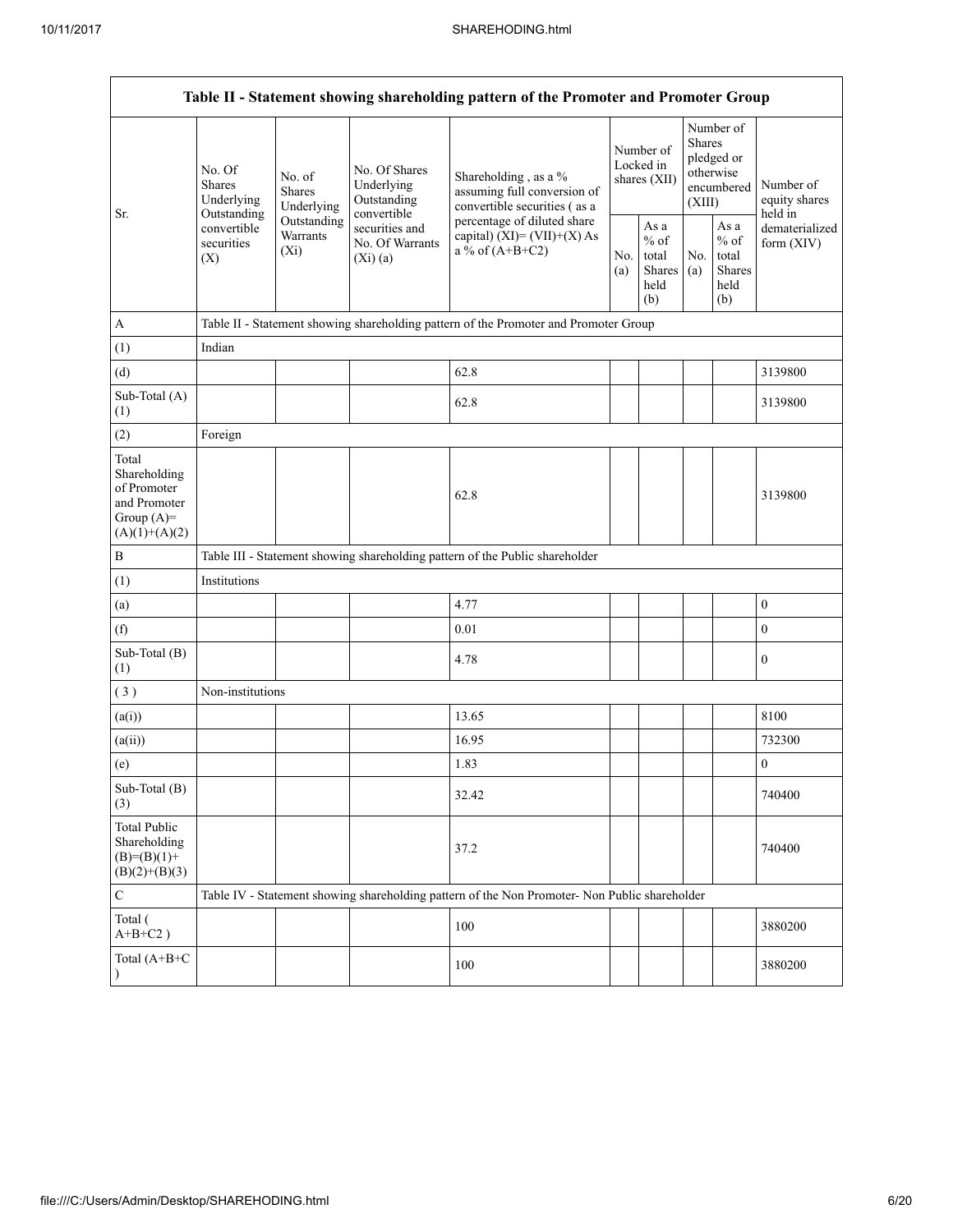| Any Other (specify)                                                                                                                                                                  |                                                               |                       |  |  |  |  |  |
|--------------------------------------------------------------------------------------------------------------------------------------------------------------------------------------|---------------------------------------------------------------|-----------------------|--|--|--|--|--|
| Searial No.                                                                                                                                                                          | $\mathbf{1}$                                                  |                       |  |  |  |  |  |
| Category                                                                                                                                                                             | Director or Director's Relatives                              | Click here to go back |  |  |  |  |  |
| Name of the<br>Shareholders (I)                                                                                                                                                      | Renu Ruia Demat Escrow Account                                |                       |  |  |  |  |  |
| PAN (II)                                                                                                                                                                             |                                                               | Total                 |  |  |  |  |  |
| No. of the<br>Shareholders (I)                                                                                                                                                       | 1                                                             | 1                     |  |  |  |  |  |
| No. of fully paid<br>up equity shares<br>$\text{held}(\text{IV})$                                                                                                                    | 3139800                                                       | 3139800               |  |  |  |  |  |
| No. Of Partly paid-<br>up equity shares<br>held(V)                                                                                                                                   |                                                               |                       |  |  |  |  |  |
| No. Of shares<br>underlying<br>Depository<br>Receipts (VI)                                                                                                                           |                                                               |                       |  |  |  |  |  |
| Total nos. shares<br>held $(VII) = (IV) +$<br>$(V)+(VI)$                                                                                                                             | 3139800                                                       | 3139800               |  |  |  |  |  |
| Shareholding as a<br>% of total no. of<br>shares (calculated<br>as per SCRR,<br>1957) (VIII) As a<br>% of $(A+B+C2)$                                                                 | 62.8                                                          | 62.8                  |  |  |  |  |  |
|                                                                                                                                                                                      | Number of Voting Rights held in each class of securities (IX) |                       |  |  |  |  |  |
| Class eg: X                                                                                                                                                                          | 3139800                                                       | 3139800               |  |  |  |  |  |
| Class eg:y                                                                                                                                                                           |                                                               |                       |  |  |  |  |  |
| Total                                                                                                                                                                                | 3139800                                                       | 3139800               |  |  |  |  |  |
| Total as a % of<br>Total Voting rights                                                                                                                                               | 62.8                                                          | 62.8                  |  |  |  |  |  |
| No. Of Shares<br>Underlying<br>Outstanding<br>convertible<br>securities $(X)$                                                                                                        |                                                               |                       |  |  |  |  |  |
| No. of Shares<br>Underlying<br>Outstanding<br>Warrants (Xi)                                                                                                                          |                                                               |                       |  |  |  |  |  |
| No. Of Shares<br>Underlying<br>Outstanding<br>convertible<br>securities and No.<br>Of Warrants (Xi)<br>(a)                                                                           |                                                               |                       |  |  |  |  |  |
| Shareholding, as a<br>% assuming full<br>conversion of<br>convertible<br>securities (as a<br>percentage of<br>diluted share<br>capital) (XI)=<br>$(VII)+(X)$ As a %<br>of $(A+B+C2)$ | 62.8                                                          | 62.8                  |  |  |  |  |  |
| Number of Locked in shares (XII)                                                                                                                                                     |                                                               |                       |  |  |  |  |  |
| No. $(a)$                                                                                                                                                                            |                                                               |                       |  |  |  |  |  |
| As a % of total                                                                                                                                                                      |                                                               |                       |  |  |  |  |  |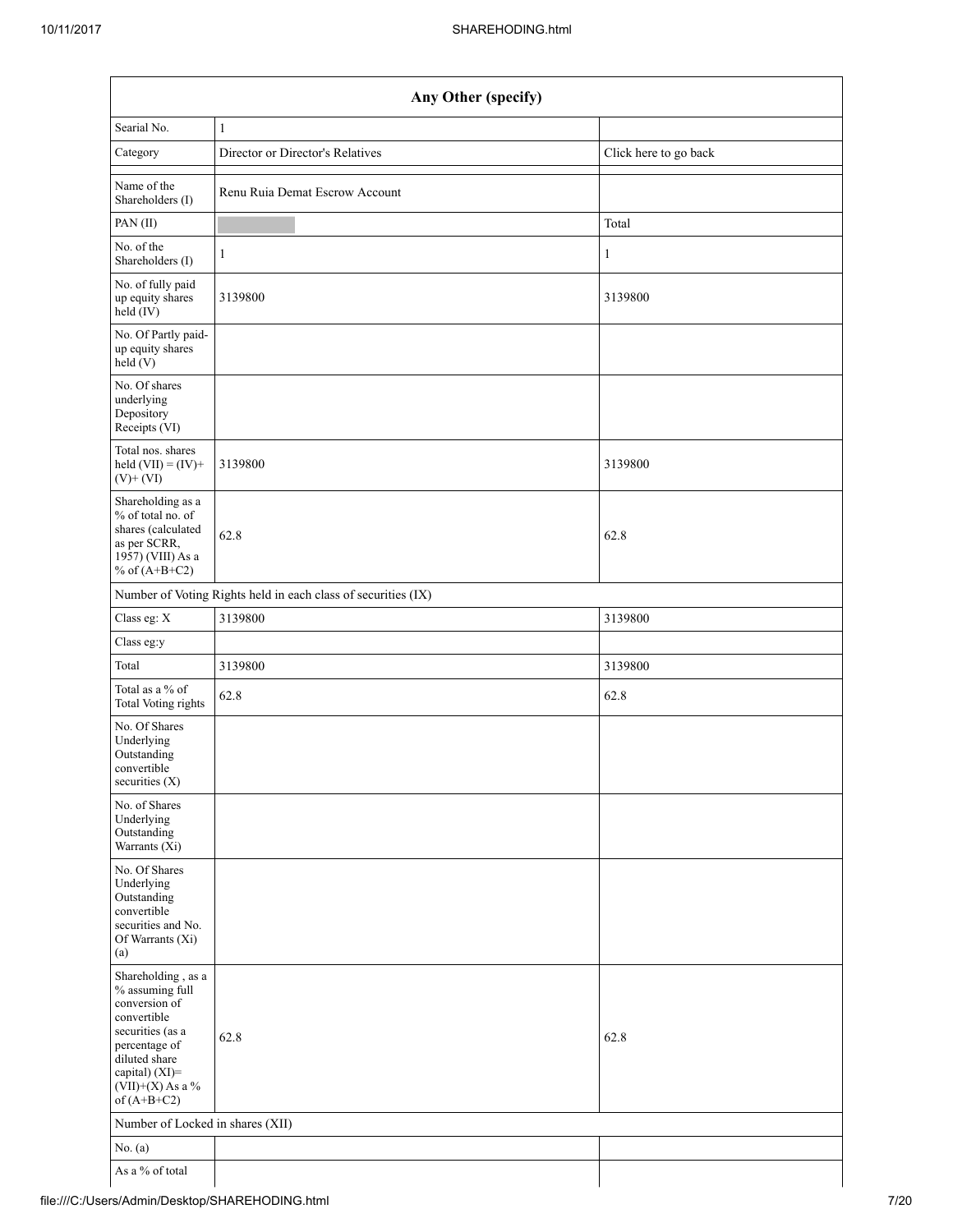| Shares held (b)                                                      |         |         |  |  |  |  |  |  |
|----------------------------------------------------------------------|---------|---------|--|--|--|--|--|--|
| Number of Shares pledged or otherwise encumbered (XIII)              |         |         |  |  |  |  |  |  |
| No. (a)                                                              |         |         |  |  |  |  |  |  |
| As a % of total<br>Shares held (b)                                   |         |         |  |  |  |  |  |  |
| Number of equity<br>shares held in<br>dematerialized<br>form $(XIV)$ | 3139800 | 3139800 |  |  |  |  |  |  |
| Reason for not<br>providing PAN                                      |         |         |  |  |  |  |  |  |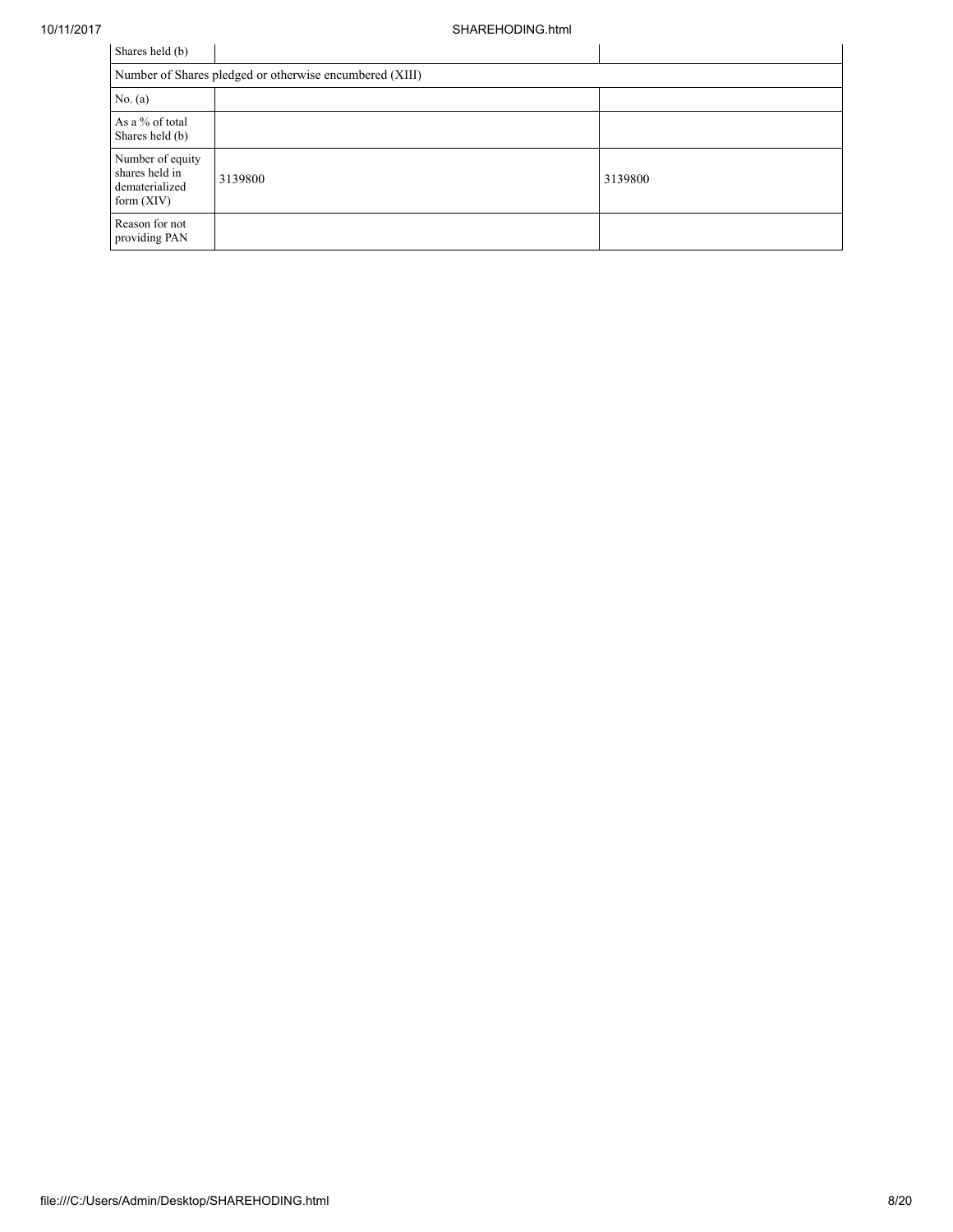| <b>Mutual Funds</b>                                                                                                                                                                  |                                                               |                       |  |  |  |  |  |  |
|--------------------------------------------------------------------------------------------------------------------------------------------------------------------------------------|---------------------------------------------------------------|-----------------------|--|--|--|--|--|--|
| Searial No.                                                                                                                                                                          | $\mathbf{1}$                                                  |                       |  |  |  |  |  |  |
| Name of the<br>Shareholders (I)                                                                                                                                                      | SOUTHERN INDIA DEPOSITORY                                     | Click here to go back |  |  |  |  |  |  |
| PAN(II)                                                                                                                                                                              |                                                               | Total                 |  |  |  |  |  |  |
| No. of fully paid<br>up equity shares<br>$\text{held}(\text{IV})$                                                                                                                    | 238700                                                        | 238700                |  |  |  |  |  |  |
| No. Of Partly paid-<br>up equity shares<br>held $(V)$                                                                                                                                |                                                               |                       |  |  |  |  |  |  |
| No. Of shares<br>underlying<br>Depository<br>Receipts (VI)                                                                                                                           |                                                               |                       |  |  |  |  |  |  |
| Total nos. shares<br>held $(VII) = (IV) +$<br>$(V)+(VI)$                                                                                                                             | 238700                                                        | 238700                |  |  |  |  |  |  |
| Shareholding as a<br>% of total no. of<br>shares (calculated<br>as per SCRR,<br>1957) (VIII) As a<br>% of $(A+B+C2)$                                                                 | 4.77                                                          | 4.77                  |  |  |  |  |  |  |
|                                                                                                                                                                                      | Number of Voting Rights held in each class of securities (IX) |                       |  |  |  |  |  |  |
| Class eg: X                                                                                                                                                                          | 238700                                                        | 238700                |  |  |  |  |  |  |
| Class eg:y                                                                                                                                                                           |                                                               |                       |  |  |  |  |  |  |
| Total                                                                                                                                                                                | 238700                                                        | 238700                |  |  |  |  |  |  |
| Total as a % of<br><b>Total Voting rights</b>                                                                                                                                        | 4.77                                                          | 4.77                  |  |  |  |  |  |  |
| No. Of Shares<br>Underlying<br>Outstanding<br>convertible<br>securities (X)                                                                                                          |                                                               |                       |  |  |  |  |  |  |
| No. of Shares<br>Underlying<br>Outstanding<br>Warrants (Xi)                                                                                                                          |                                                               |                       |  |  |  |  |  |  |
| No. Of Shares<br>Underlying<br>Outstanding<br>convertible<br>securities and No.<br>Of Warrants (Xi)<br>(a)                                                                           |                                                               |                       |  |  |  |  |  |  |
| Shareholding, as a<br>% assuming full<br>conversion of<br>convertible<br>securities (as a<br>percentage of<br>diluted share<br>capital) (XI)=<br>$(VII)+(X)$ As a %<br>of $(A+B+C2)$ | 4.77                                                          | 4.77                  |  |  |  |  |  |  |
| Number of Locked in shares (XII)                                                                                                                                                     |                                                               |                       |  |  |  |  |  |  |
| No. $(a)$                                                                                                                                                                            |                                                               |                       |  |  |  |  |  |  |
| As a % of total<br>Shares held (b)                                                                                                                                                   |                                                               |                       |  |  |  |  |  |  |
| Number of equity<br>shares held in<br>dematerialized<br>form (XIV)                                                                                                                   | $\mathbf{0}$                                                  | $\boldsymbol{0}$      |  |  |  |  |  |  |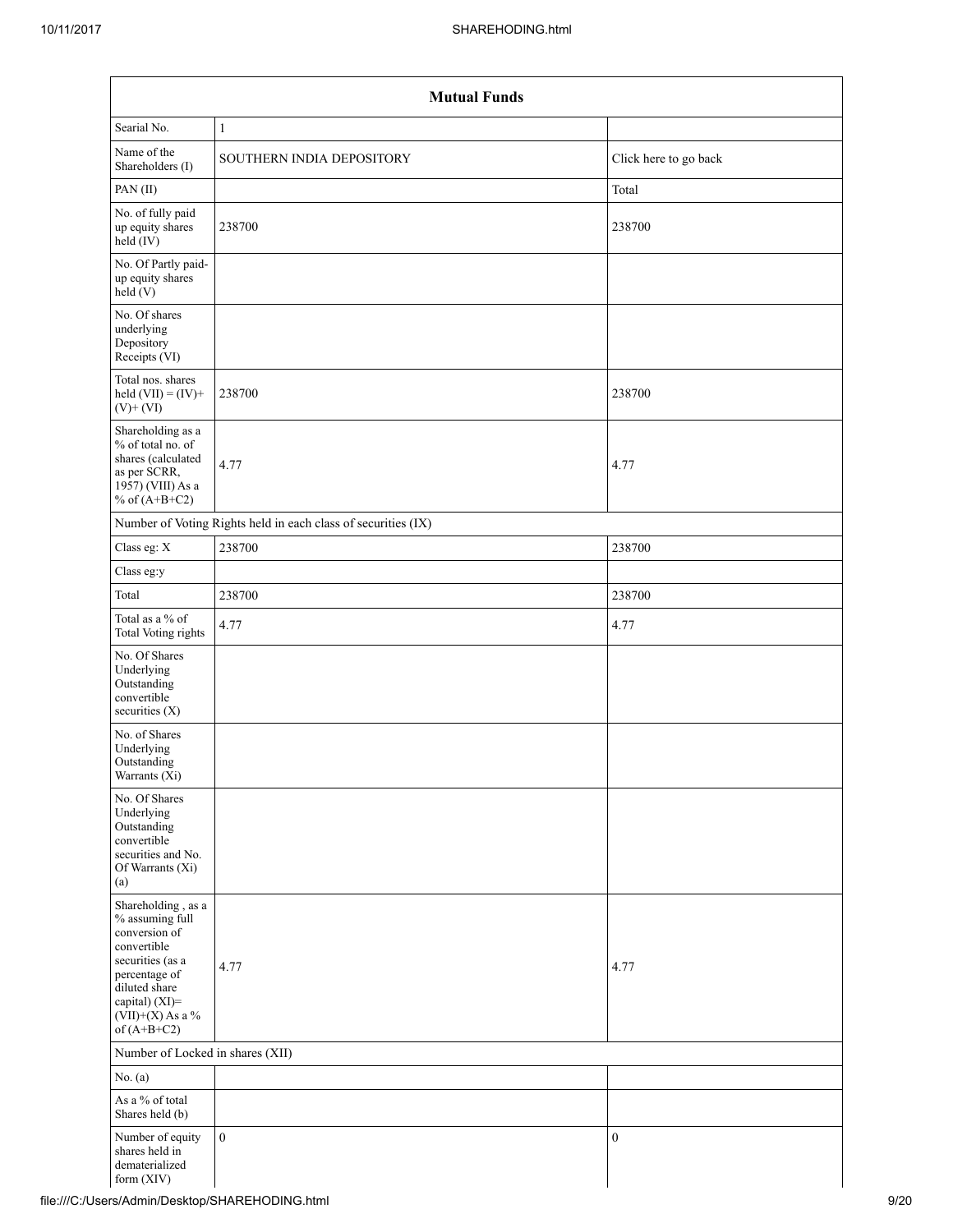|                                 | Reason for not providing PAN |  |  |  |  |  |  |  |  |
|---------------------------------|------------------------------|--|--|--|--|--|--|--|--|
| Reason for not<br>providing PAN | Textual Information(1)       |  |  |  |  |  |  |  |  |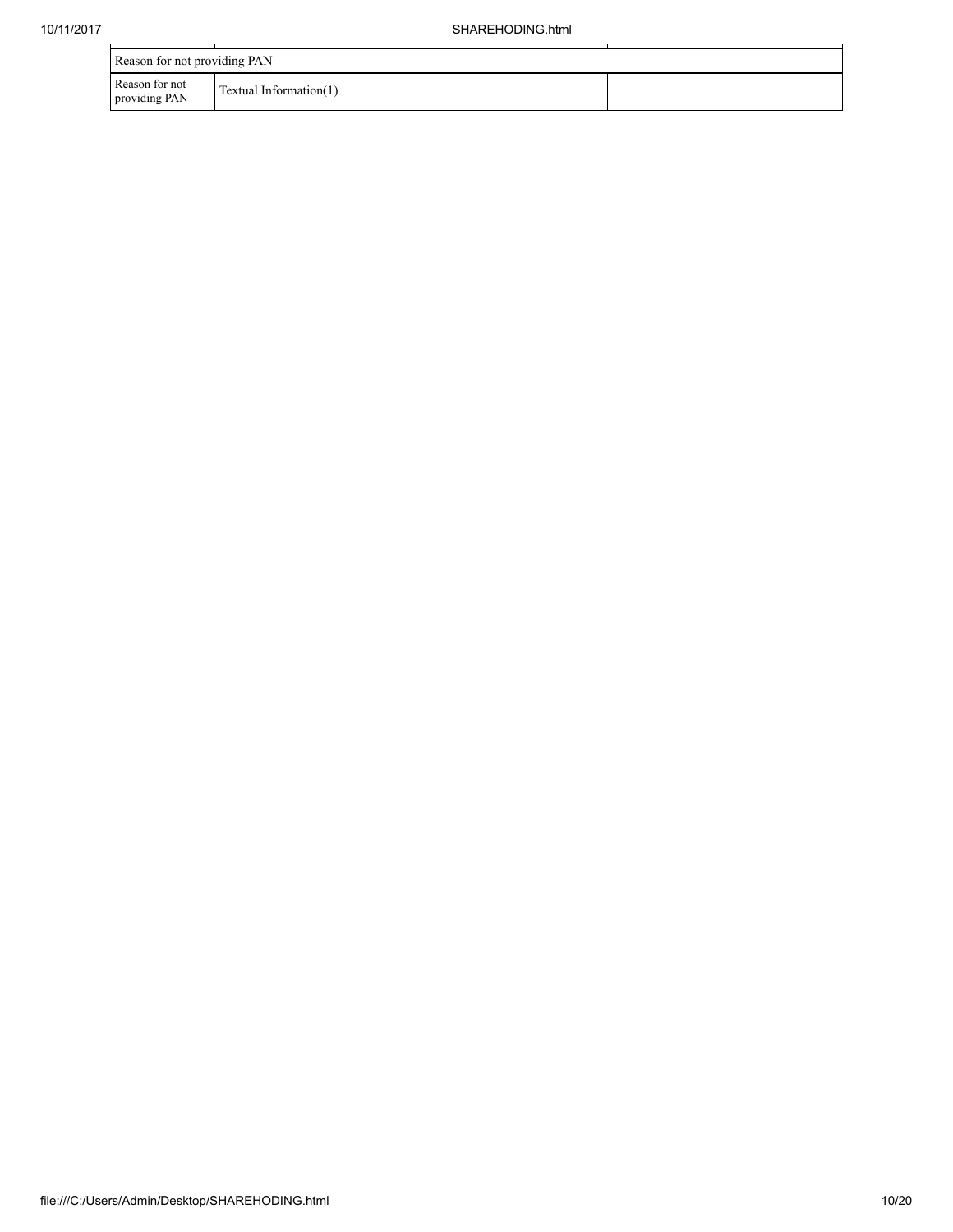|                        | <b>Text Block</b>    |
|------------------------|----------------------|
| Textual Information(1) | <b>NOT AVAILABLE</b> |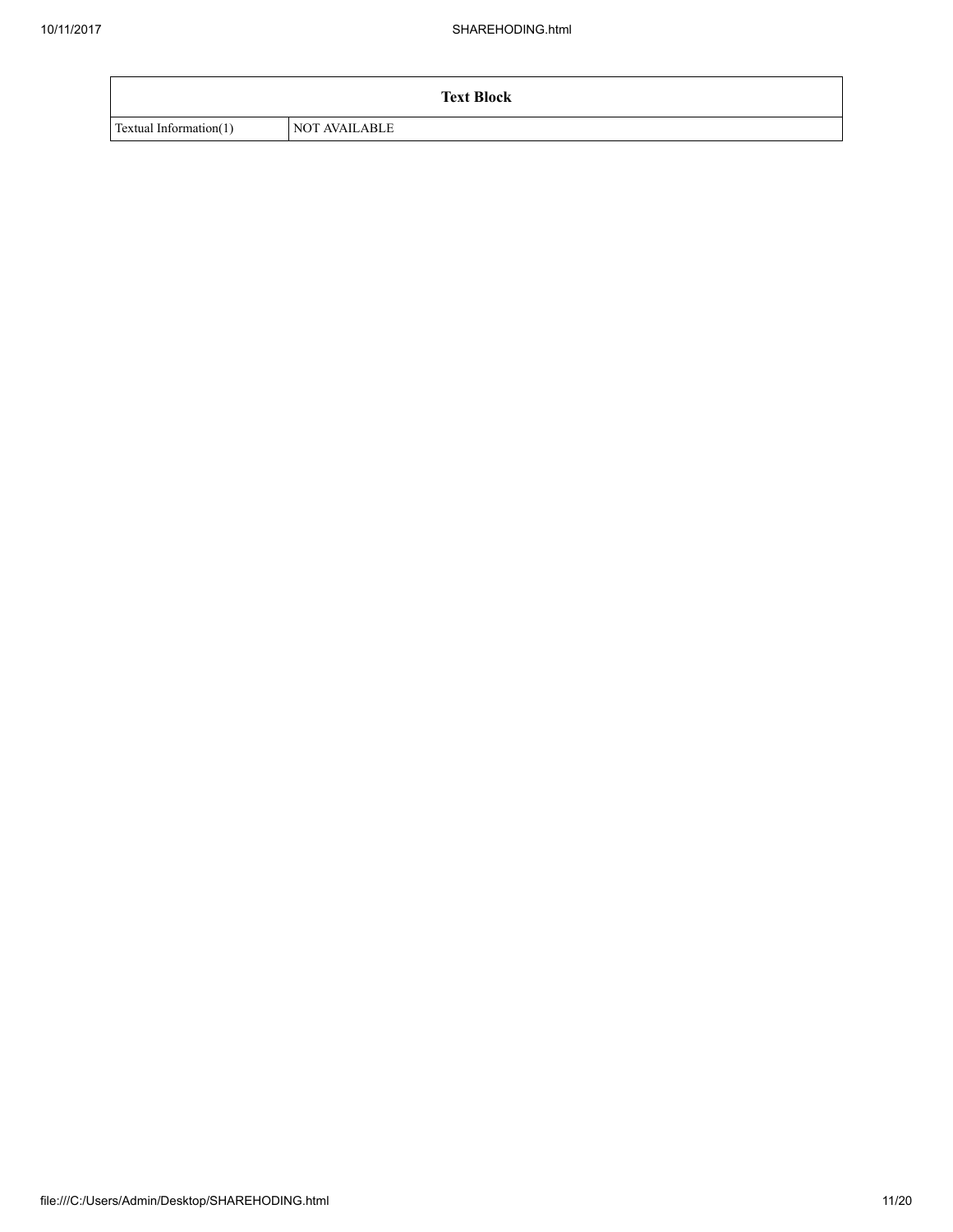| Individuals - ii. Individual shareholders holding nominal share capital in excess of Rs. 2 lakhs.                                                                                    |                                                |                                                               |                                                       |                                                   |                    |                               |                                                     |  |  |  |
|--------------------------------------------------------------------------------------------------------------------------------------------------------------------------------------|------------------------------------------------|---------------------------------------------------------------|-------------------------------------------------------|---------------------------------------------------|--------------------|-------------------------------|-----------------------------------------------------|--|--|--|
| Searial No.                                                                                                                                                                          | $\mathbf{1}$                                   | $\boldsymbol{2}$                                              | 3                                                     | $\overline{4}$                                    | 5                  | 6                             | $\boldsymbol{7}$                                    |  |  |  |
| Name of the<br>Shareholders (I)                                                                                                                                                      | <b>SUNIL</b><br><b>DEVENDRA</b><br><b>LATH</b> | <b>RAVI</b><br>SHYAMSUNDER<br><b>AGARWAL</b>                  | <b>HEMENDRA</b><br><b>VASANTRAI</b><br><b>KOTHARI</b> | <b>TEJAL</b><br><b>HEMENDRA</b><br><b>KOTHARI</b> | Geeta S<br>Agarwal | ${\rm N\,K}$<br><b>SHARMA</b> | <b>DEEPA</b><br><b>NANDKISHORE</b><br><b>SHARMA</b> |  |  |  |
| PAN(II)                                                                                                                                                                              |                                                |                                                               |                                                       |                                                   |                    |                               |                                                     |  |  |  |
| No. of fully<br>paid up equity<br>shares held (IV)                                                                                                                                   | 127100                                         | 76000                                                         | 75000                                                 | 70000                                             | 67000              | 188000                        | 99000                                               |  |  |  |
| No. Of Partly<br>paid-up equity<br>shares held (V)                                                                                                                                   |                                                |                                                               |                                                       |                                                   |                    |                               |                                                     |  |  |  |
| No. Of shares<br>underlying<br>Depository<br>Receipts (VI)                                                                                                                           |                                                |                                                               |                                                       |                                                   |                    |                               |                                                     |  |  |  |
| Total nos.<br>shares held<br>$(VII) = (IV) +$<br>$(V)$ + $(VI)$                                                                                                                      | 127100                                         | 76000                                                         | 75000                                                 | 70000                                             | 67000              | 188000                        | 99000                                               |  |  |  |
| Shareholding as<br>a % of total no.<br>of shares<br>(calculated as<br>per SCRR,<br>1957) (VIII) As<br>a% of<br>$(A+B+C2)$                                                            | 2.54                                           | 1.52                                                          | 1.5                                                   | 1.4                                               | 1.34               | 3.76                          | 1.98                                                |  |  |  |
|                                                                                                                                                                                      |                                                | Number of Voting Rights held in each class of securities (IX) |                                                       |                                                   |                    |                               |                                                     |  |  |  |
| Class eg: X                                                                                                                                                                          | 127100                                         | 76000                                                         | 75000                                                 | 70000                                             | 67000              | 188000                        | 99000                                               |  |  |  |
| Class eg:y                                                                                                                                                                           |                                                |                                                               |                                                       |                                                   |                    |                               |                                                     |  |  |  |
| Total                                                                                                                                                                                | 127100                                         | 76000                                                         | 75000                                                 | 70000                                             | 67000              | 188000                        | 99000                                               |  |  |  |
| Total as a % of<br><b>Total Voting</b><br>rights                                                                                                                                     | 2.54                                           | 1.52                                                          | 1.5                                                   | 1.4                                               | 1.34               | 3.76                          | 1.98                                                |  |  |  |
| No. Of Shares<br>Underlying<br>Outstanding<br>convertible<br>securities $(X)$                                                                                                        |                                                |                                                               |                                                       |                                                   |                    |                               |                                                     |  |  |  |
| No. of Shares<br>Underlying<br>Outstanding<br>Warrants (Xi)                                                                                                                          |                                                |                                                               |                                                       |                                                   |                    |                               |                                                     |  |  |  |
| No. Of Shares<br>Underlying<br>Outstanding<br>convertible<br>securities and<br>No. Of Warrants<br>(Xi)(a)                                                                            |                                                |                                                               |                                                       |                                                   |                    |                               |                                                     |  |  |  |
| Shareholding,<br>as a % assuming<br>full conversion<br>of convertible<br>securities (as a<br>percentage of<br>diluted share<br>capital) (XI)=<br>$(VII)+(X)$ As a<br>% of $(A+B+C2)$ | 2.54                                           | 1.52                                                          | 1.5                                                   | 1.4                                               | 1.34               | 3.76                          | 1.98                                                |  |  |  |
| Number of Locked in shares (XII)                                                                                                                                                     |                                                |                                                               |                                                       |                                                   |                    |                               |                                                     |  |  |  |
| No. (a)                                                                                                                                                                              |                                                |                                                               |                                                       |                                                   |                    |                               |                                                     |  |  |  |
|                                                                                                                                                                                      |                                                |                                                               |                                                       |                                                   |                    |                               |                                                     |  |  |  |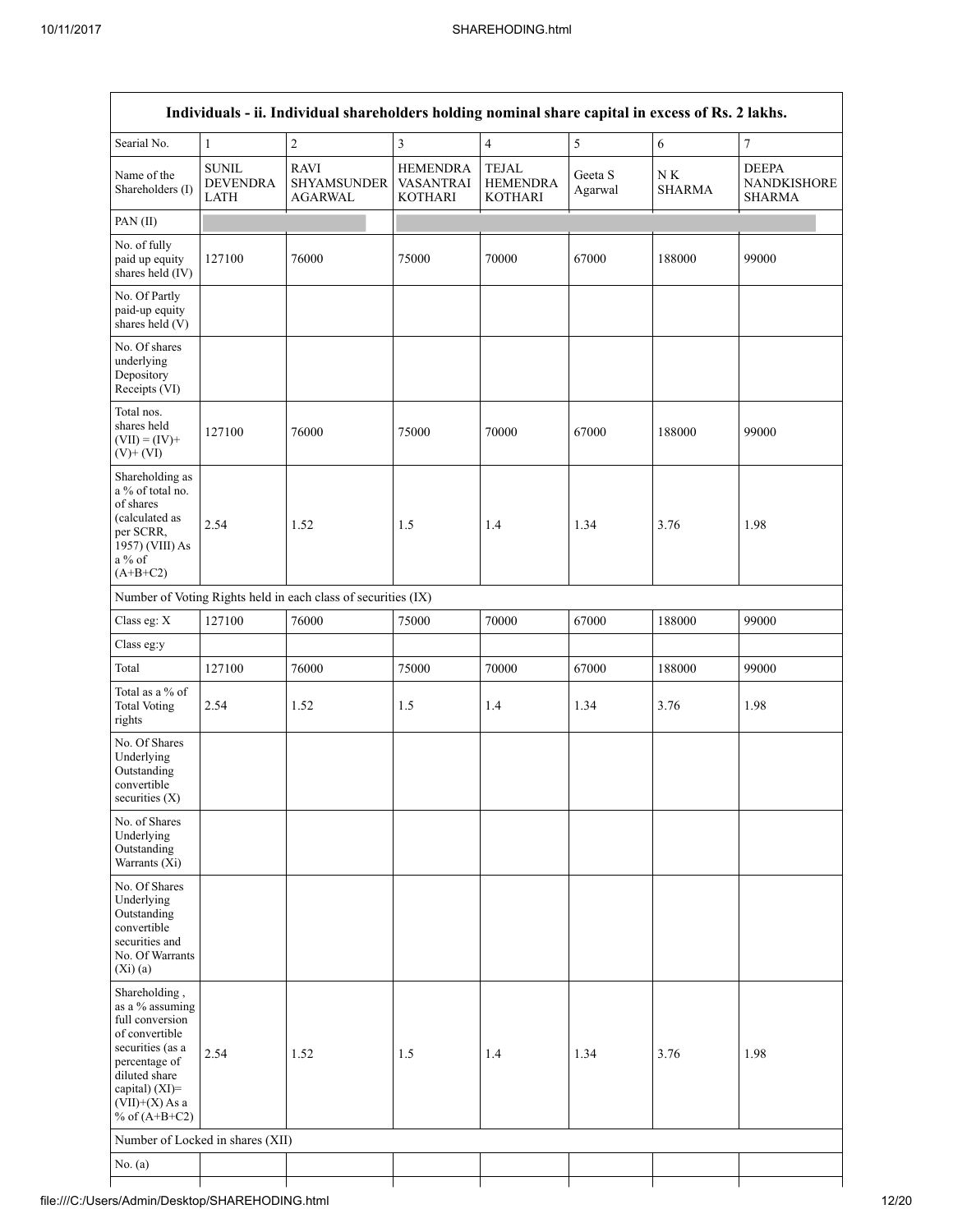## 10/11/2017 SHAREHODING.html

| As a % of total<br>Shares held (b)                                      |        |       |       |       |       |        |       |
|-------------------------------------------------------------------------|--------|-------|-------|-------|-------|--------|-------|
| Number of<br>equity shares<br>held in<br>dematerialized<br>form $(XIV)$ | 127100 | 76000 | 75000 | 70000 | 67000 | 188000 | 99000 |
| Reason for not providing PAN                                            |        |       |       |       |       |        |       |
| Reason for not<br>providing PAN                                         |        |       |       |       |       |        |       |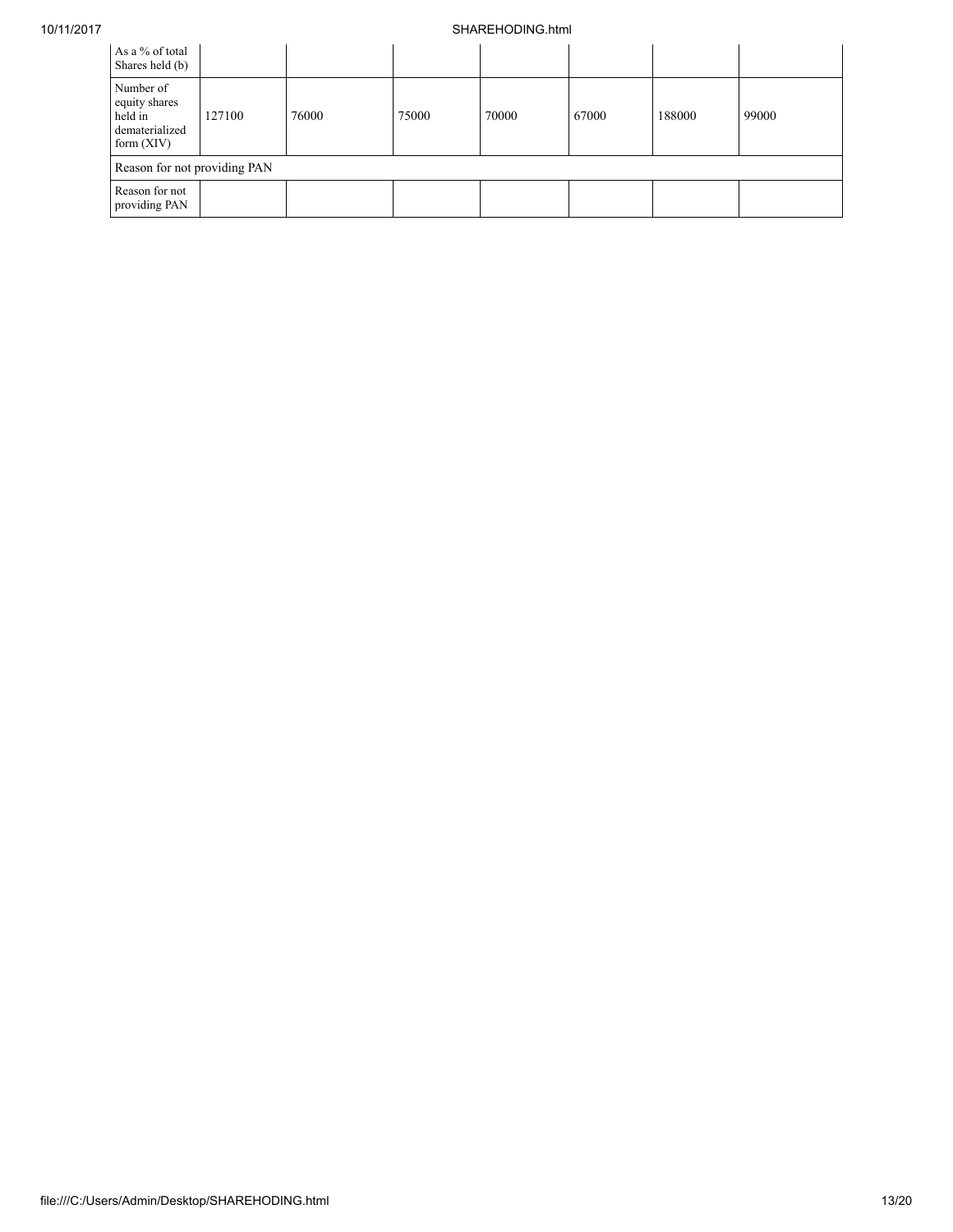| Individuals - ii. Individual shareholders holding nominal share capital in excess of Rs. 2 lakhs.                                                                                       |                                                               |                       |  |
|-----------------------------------------------------------------------------------------------------------------------------------------------------------------------------------------|---------------------------------------------------------------|-----------------------|--|
| Searial No.                                                                                                                                                                             | $\,$ 8 $\,$                                                   |                       |  |
| Name of the<br>Shareholders (I)                                                                                                                                                         | <b>RAJKUMAR S SINGH</b>                                       | Click here to go back |  |
| PAN(II)                                                                                                                                                                                 |                                                               | Total                 |  |
| No. of fully paid<br>up equity shares<br>$held$ $(IV)$                                                                                                                                  | 75000                                                         | 777100                |  |
| No. Of Partly paid-<br>up equity shares<br>held(V)                                                                                                                                      |                                                               |                       |  |
| No. Of shares<br>underlying<br>Depository<br>Receipts (VI)                                                                                                                              |                                                               |                       |  |
| Total nos. shares<br>held $(VII) = (IV) +$<br>$(V)+(VI)$                                                                                                                                | 75000                                                         | 777100                |  |
| Shareholding as a<br>% of total no. of<br>shares (calculated<br>as per SCRR,<br>$19\overline{57}$ ) (VIII) As a<br>% of $(A+B+C2)$                                                      | 1.5                                                           | 15.54                 |  |
|                                                                                                                                                                                         | Number of Voting Rights held in each class of securities (IX) |                       |  |
| Class eg: X                                                                                                                                                                             | 75000                                                         | 777100                |  |
| Class eg:y                                                                                                                                                                              |                                                               |                       |  |
| Total                                                                                                                                                                                   | 75000                                                         | 777100                |  |
| Total as a % of<br>Total Voting rights                                                                                                                                                  | 1.5                                                           | 15.54                 |  |
| No. Of Shares<br>Underlying<br>Outstanding<br>convertible<br>securities $(X)$                                                                                                           |                                                               |                       |  |
| No. of Shares<br>Underlying<br>Outstanding<br>Warrants (Xi)                                                                                                                             |                                                               |                       |  |
| No. Of Shares<br>Underlying<br>Outstanding<br>convertible<br>securities and No.<br>Of Warrants (Xi)<br>(a)                                                                              |                                                               |                       |  |
| Shareholding, as a<br>% assuming full<br>conversion of<br>convertible<br>securities (as a<br>percentage of<br>diluted share<br>capital) $(XI)$ =<br>$(VII)+(X)$ As a %<br>of $(A+B+C2)$ | 1.5                                                           | 15.54                 |  |
| Number of Locked in shares (XII)                                                                                                                                                        |                                                               |                       |  |
| No. $(a)$                                                                                                                                                                               |                                                               |                       |  |
| As a % of total<br>Shares held (b)                                                                                                                                                      |                                                               |                       |  |
| Number of equity<br>shares held in<br>dematerialized<br>form $(XIV)$                                                                                                                    | $\mathbf{0}$                                                  | 702100                |  |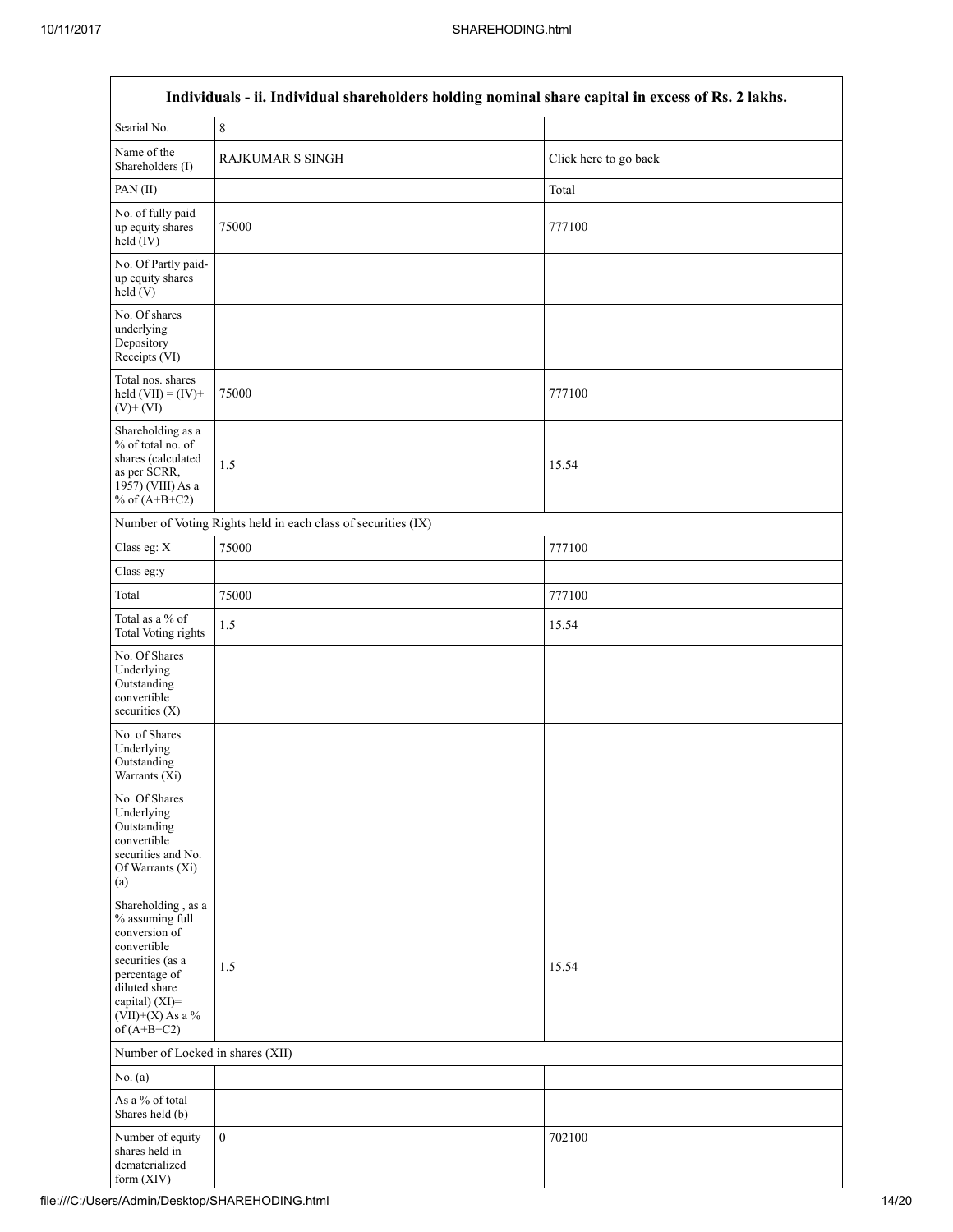| Reason for not providing PAN    |                        |  |  |
|---------------------------------|------------------------|--|--|
| Reason for not<br>providing PAN | Textual Information(1) |  |  |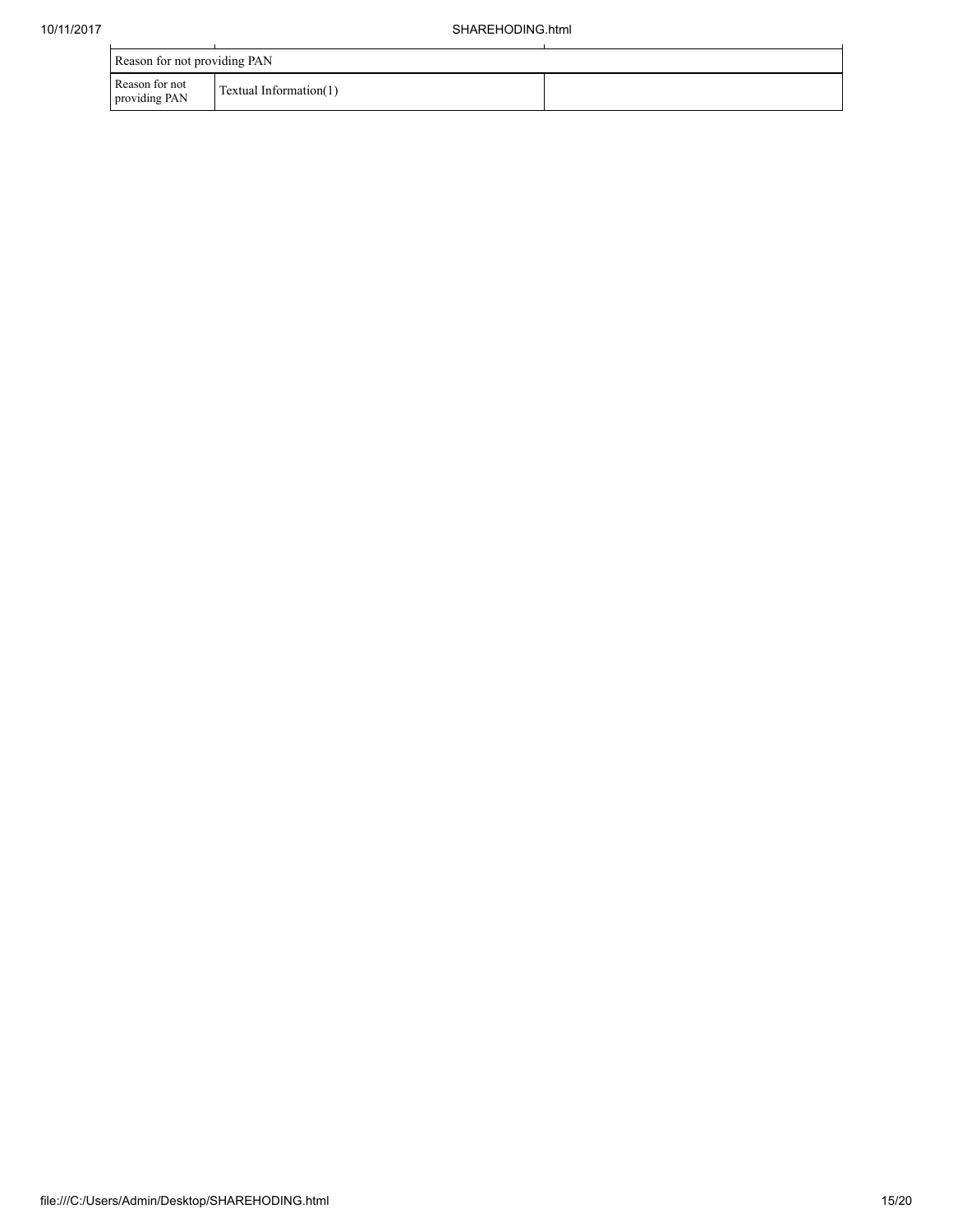|                        | <b>Text Block</b>    |
|------------------------|----------------------|
| Textual Information(1) | <b>NOT AVAILABLE</b> |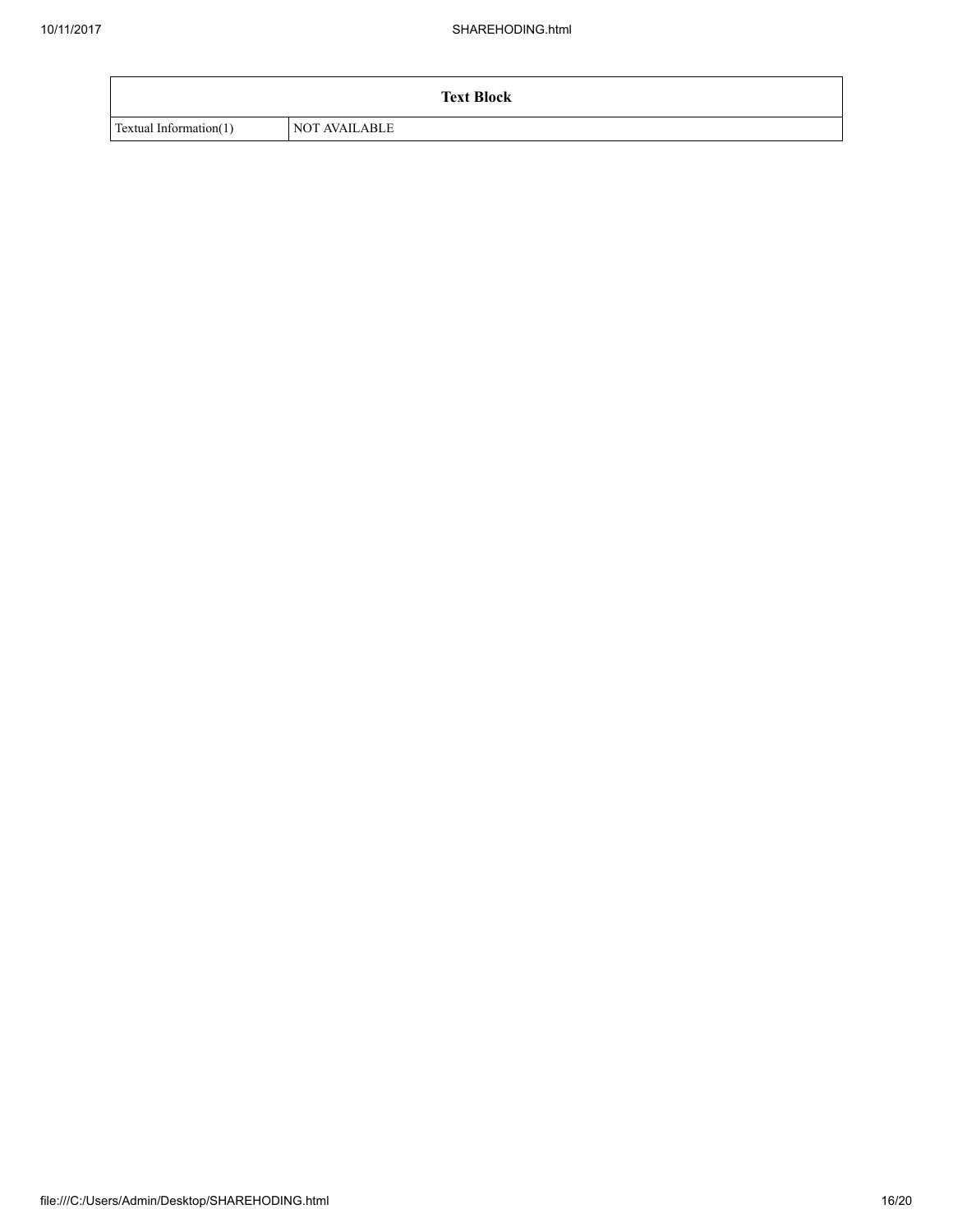| Any Other (specify)                                                                                                                                                                                                      |                                                               |                                        |                       |
|--------------------------------------------------------------------------------------------------------------------------------------------------------------------------------------------------------------------------|---------------------------------------------------------------|----------------------------------------|-----------------------|
| Searial No.                                                                                                                                                                                                              | $\mathbf{1}$                                                  | $\sqrt{2}$                             |                       |
| Category                                                                                                                                                                                                                 | <b>Bodies Corporate</b>                                       | <b>Bodies Corporate</b>                |                       |
| Category / More<br>than 1 percentage                                                                                                                                                                                     | Category                                                      | More than 1 percentage of shareholding |                       |
| Name of the<br>Shareholders (I)                                                                                                                                                                                          |                                                               | KAMALJYOT INVESTMENTS LTD              | Click here to go back |
| PAN(II)                                                                                                                                                                                                                  |                                                               |                                        | Total                 |
| No. of the<br>Shareholders (I)                                                                                                                                                                                           | 15                                                            | $\mathbf{1}$                           | 15                    |
| No. of fully paid<br>up equity shares<br>$\text{held}(\text{IV})$                                                                                                                                                        | 91500                                                         | 70900                                  | 91500                 |
| No. Of Partly paid-<br>up equity shares<br>held(V)                                                                                                                                                                       |                                                               |                                        |                       |
| No. Of shares<br>underlying<br>Depository<br>Receipts (VI)                                                                                                                                                               |                                                               |                                        |                       |
| Total nos. shares<br>held $(VII) = (IV) +$<br>$(V)+(VI)$                                                                                                                                                                 | 91500                                                         | 70900                                  | 91500                 |
| Shareholding as a<br>% of total no. of<br>shares (calculated<br>as per SCRR,<br>1957) (VIII) As a<br>% of $(A+B+C2)$                                                                                                     | 1.83                                                          | 1.42                                   | 1.83                  |
|                                                                                                                                                                                                                          | Number of Voting Rights held in each class of securities (IX) |                                        |                       |
| Class eg: X                                                                                                                                                                                                              | 91500                                                         | 70900                                  | 91500                 |
| Class eg:y                                                                                                                                                                                                               |                                                               |                                        |                       |
| Total                                                                                                                                                                                                                    | 91500                                                         | 70900                                  | 91500                 |
| Total as a % of<br><b>Total Voting rights</b>                                                                                                                                                                            | 1.83                                                          | 1.42                                   | 1.83                  |
| No. Of Shares<br>Underlying<br>Outstanding<br>convertible<br>securities $(X)$                                                                                                                                            |                                                               |                                        |                       |
| No. of Shares<br>Underlying<br>Outstanding<br>Warrants $(X_i)$                                                                                                                                                           |                                                               |                                        |                       |
| No. Of Shares<br>Underlying<br>Outstanding<br>convertible<br>securities and No.<br>Of Warrants (Xi)<br>(a)                                                                                                               |                                                               |                                        |                       |
| Shareholding, as a<br>% assuming full<br>conversion of<br>convertible<br>securities (as a<br>percentage of<br>diluted share<br>capital) (XI)=<br>$(VII)+(X)$ As a %<br>of $(A+B+C2)$<br>Number of Locked in shares (XII) | 1.83                                                          | 1.42                                   | 1.83                  |
|                                                                                                                                                                                                                          |                                                               |                                        |                       |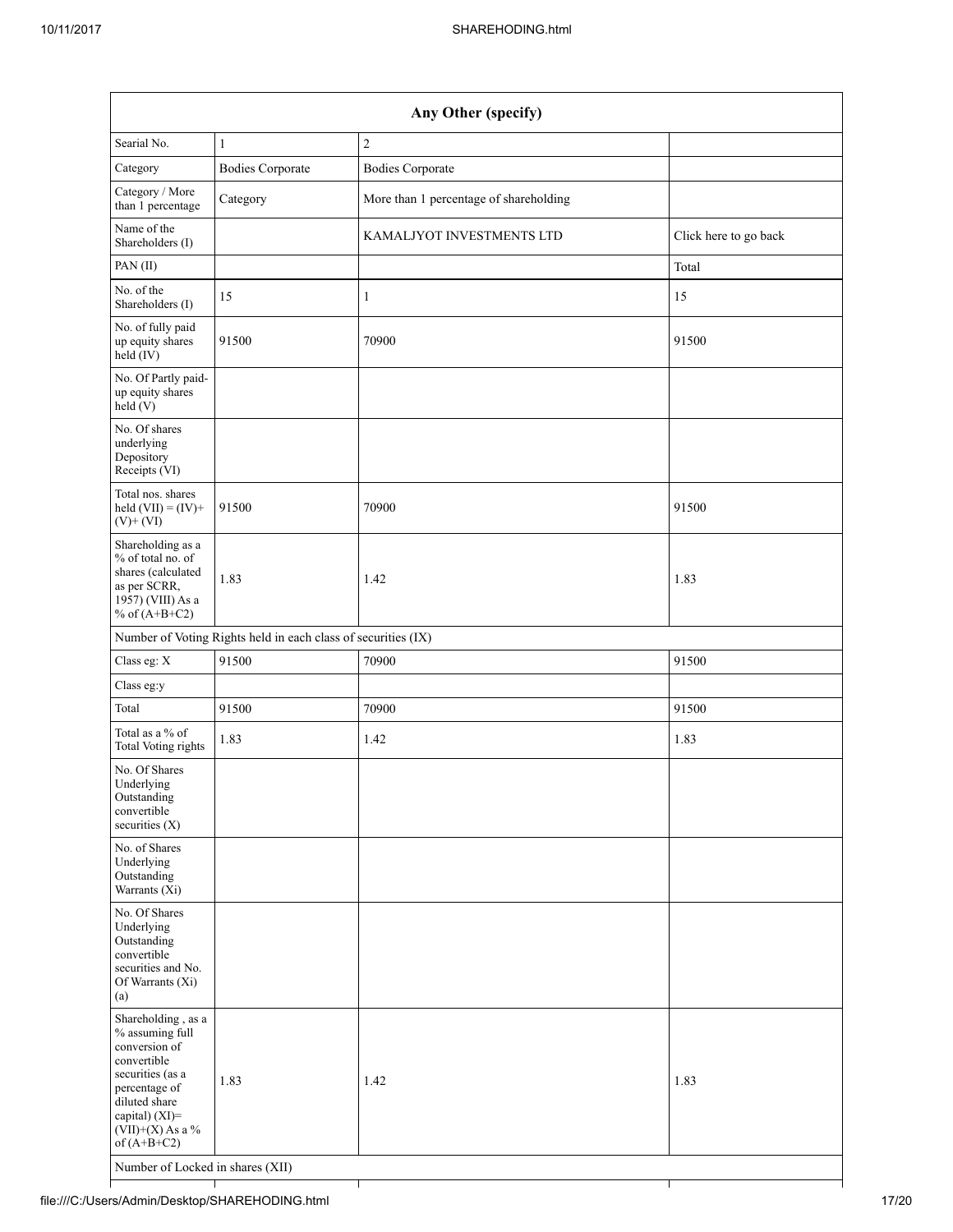## 10/11/2017 SHAREHODING.html

| No. $(a)$                                                            |   |                        |          |
|----------------------------------------------------------------------|---|------------------------|----------|
| As a % of total<br>Shares held (b)                                   |   |                        |          |
| Number of equity<br>shares held in<br>dematerialized<br>form $(XIV)$ | 0 |                        | $\theta$ |
| Reason for not providing PAN                                         |   |                        |          |
| Reason for not<br>providing PAN                                      |   | Textual Information(1) |          |